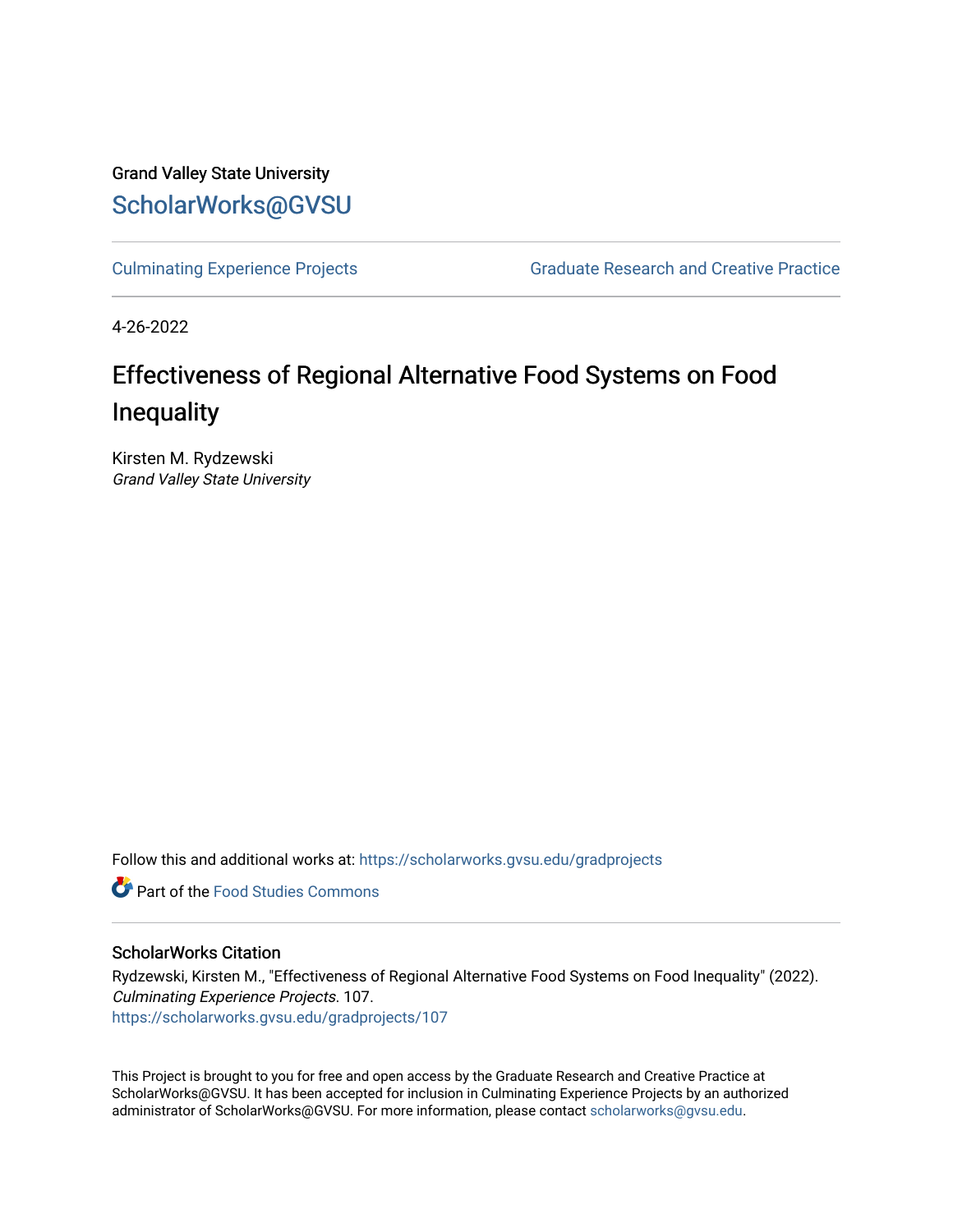Effectiveness of Regional Alternative Food Systems on Food Inequality

Kirsten Rydzewski

A Project Submitted to

# GRAND VALLEY STATE UNIVERSITY

In

Partial Fulfillment of the Requirements

For the Degree of

Master of Arts in Social Innovation

Integrative, Religious and Intercultural Studies Department

April 2022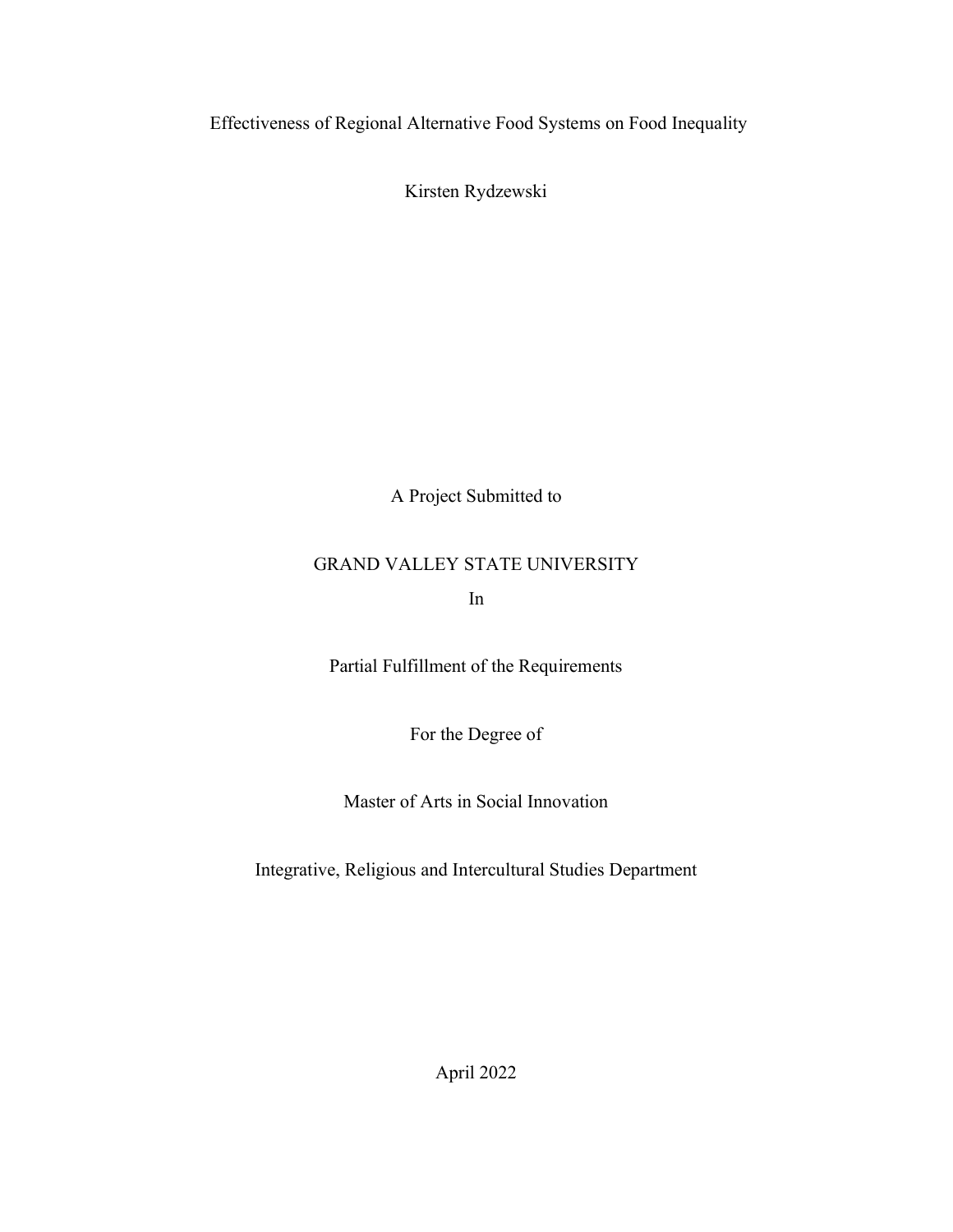# **SI 693 Master's Project Approval Form**

# Student Information

**Student Name** 

Kirsten Rydzewski

**Email**  rydzewsk@mail.gvsu.edu

**Project Title**  Efectiveness of Regional Alternative Food Systems on Food Inequality

**Date of Master's Project Presentation** 

April 13, 2022

**Master's Project Advisor** 

McFarland, Amy

The signatures of the individuals below indicate that they have read and approved the project of Kirsten Rydzewski in partial fulfillment of the requirements for the degree of Master of Arts in Social Innovation.

## Approval History

## Master's Project Advisor

Amy McFarland  $\leq$  (mailTo:mcfarla1@gvsu.edu)

any McFarland

**Status** Approved on 4/18/22 1 :45 PM

# Graduate Program Director

Azfar Hussain  $\leq$  (mailTo:hussaina@gvsu.edu)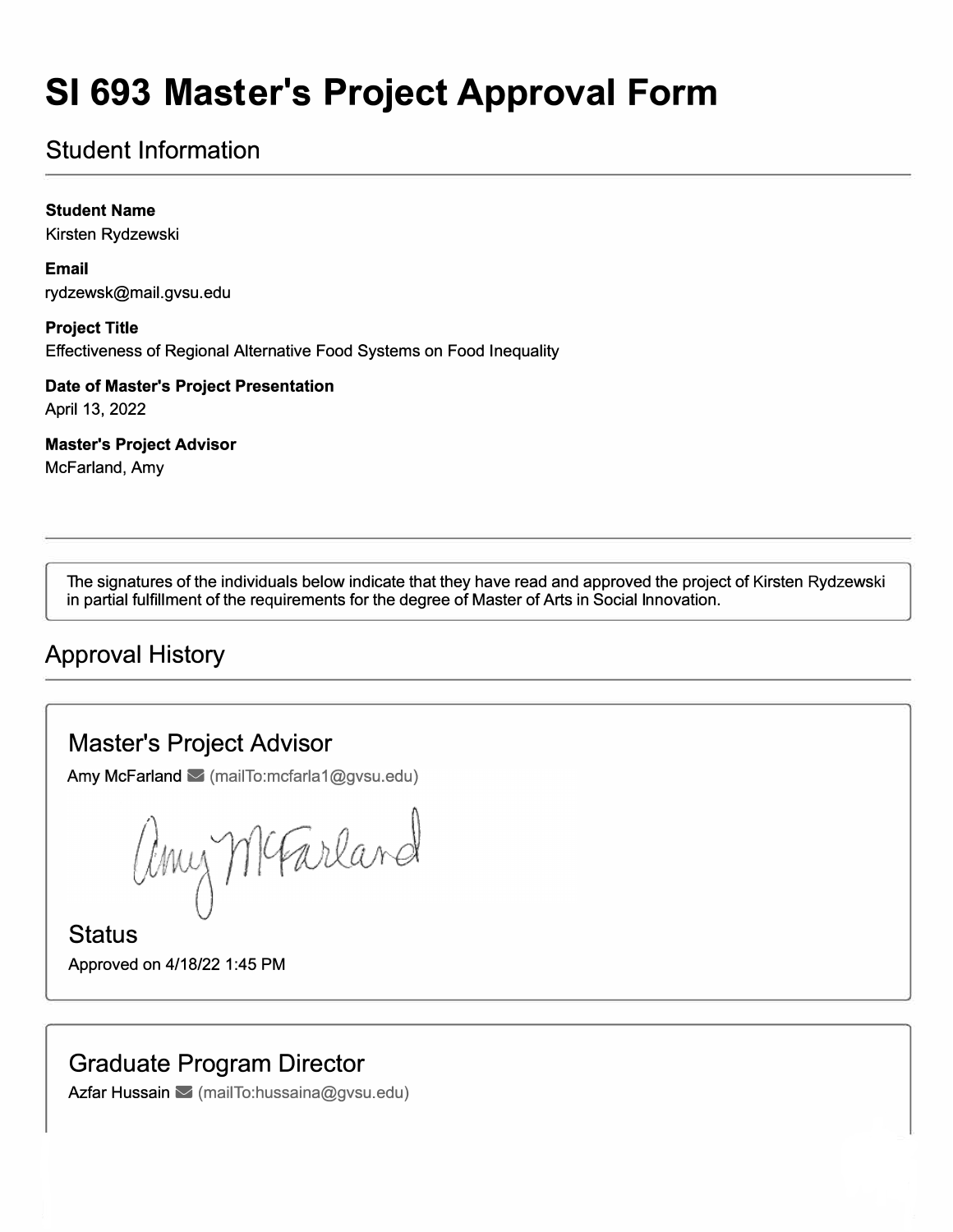ussam

## **Status**  Approved on 4/18/22 10:45 PM

# **Department Chair**

Deana Weibel M (mailTo:weibeld@gvsu.edu)

Deanaheilel

**Status**  Approved on 4/18/22 10:45 PM

© 2022 Grand Valley State University

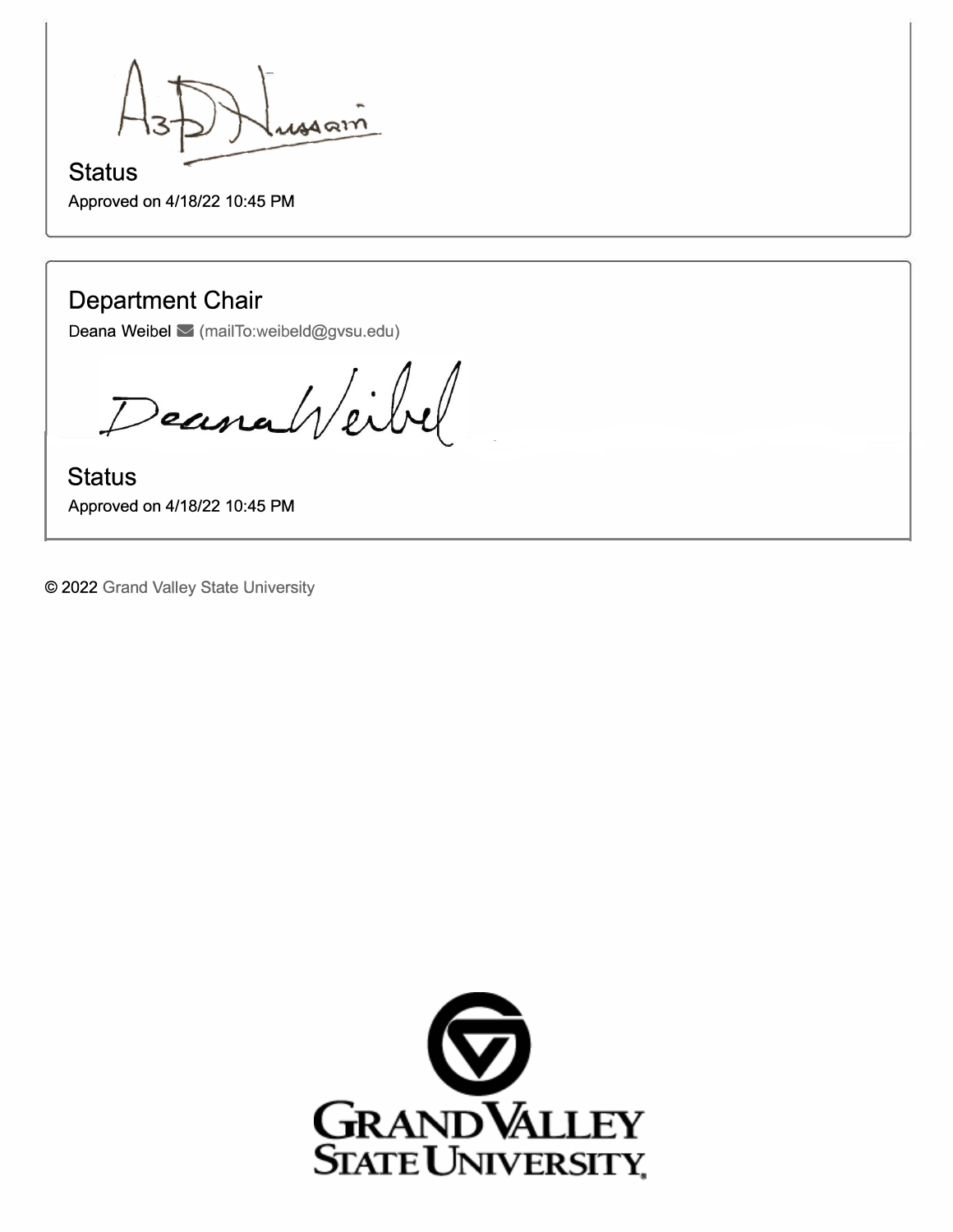## **Abstract**

Alternative food systems have become a popular response to conventional food systems, both agri-business and emergency food assistance charities. Common alternative food systems, like farmers markets, food co-ops, and community supported agriculture, are market-based strategies which emphasize environmental concerns. They are often dominated by white people who deem their emphasis on "local, healthy food" to be universal. While food justice issues are incorporated into some alternative food organizations, not all organizations seek input or engagement with the local BIPOC, Indigenous, and low-income people they serve. This study conducts an analysis of the efficacy of the growing food justice movement's alternative food systems, and how incorporating these new systems into conventional regional food systems in mid-sized American cities can help alleviate food insecurity.

Four expert food activists in Grand Rapids, MI were interviewed for this paper. Four common themes were discovered: building an equitable local food system, food knowledge education, ending reliance on emergency food assistance, and encouraging urban farming. Local food activists see a need for alternative food systems, especially as a means to stop relying on emergency food assistance to provide adequate food to the community. Education on cooking and gardening, along promoting urban farming initiatives, were presented are ways to include community members in alternative food systems. To build a truly equitable local food system, community partnerships between rural farmers, farm workers, health organizations, schools, farmers markets, emergency food assistance programs, small businesses, faith organizations, homeowners, and consumers need to be constructed. The ways BIPOC communities view local food and farming through a racial justice lens of self-determination and` self-sufficiency must be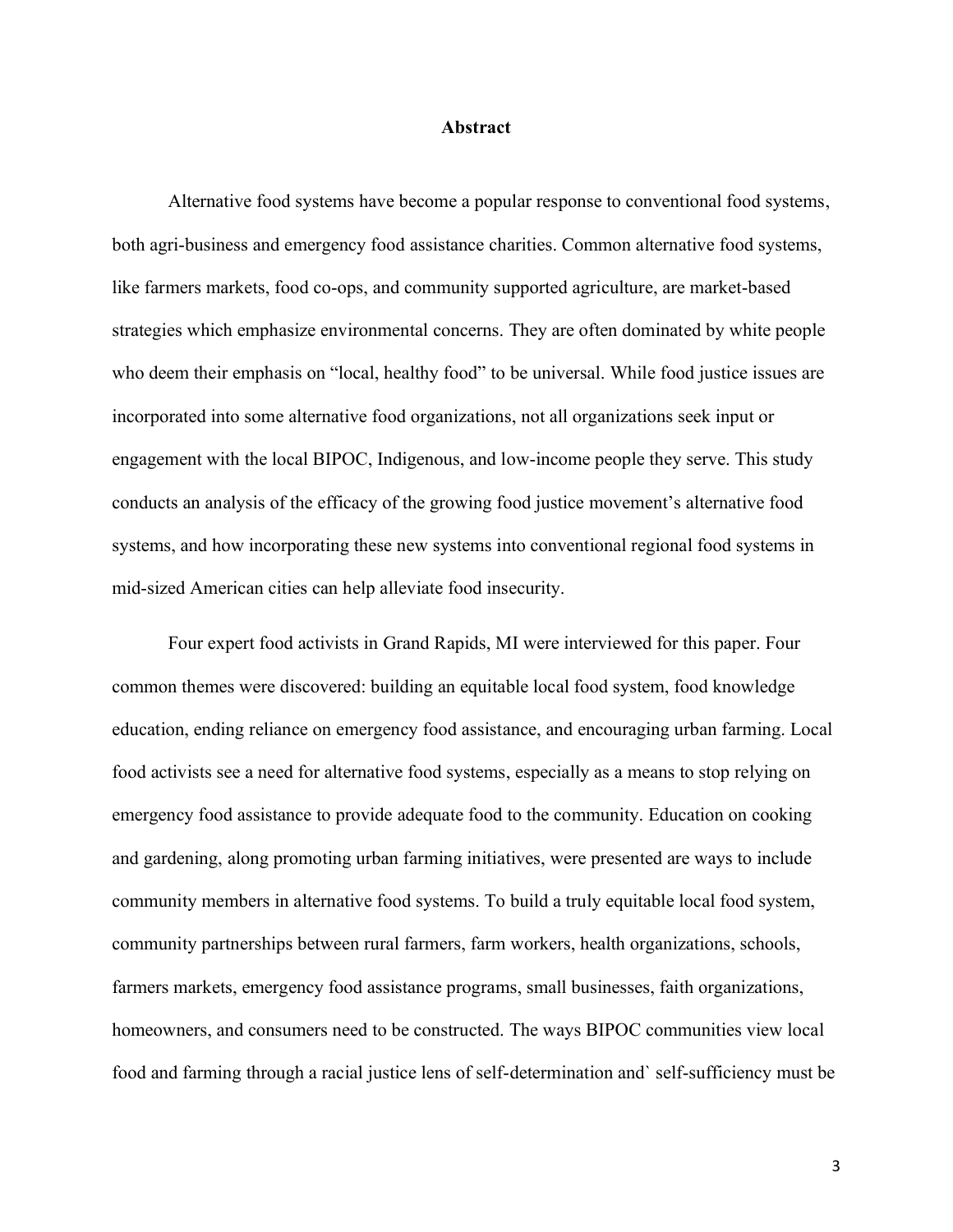respected by a white community which puts more emphasis on the environmental justice aspects of local food. The solution to making adequate, healthy food available to everyone requires large-scale systematic societal changes to fair labor practices, a minimum living wage, affordable housing, and a reliance on large corporations for food all of which impact low-income and communities the most.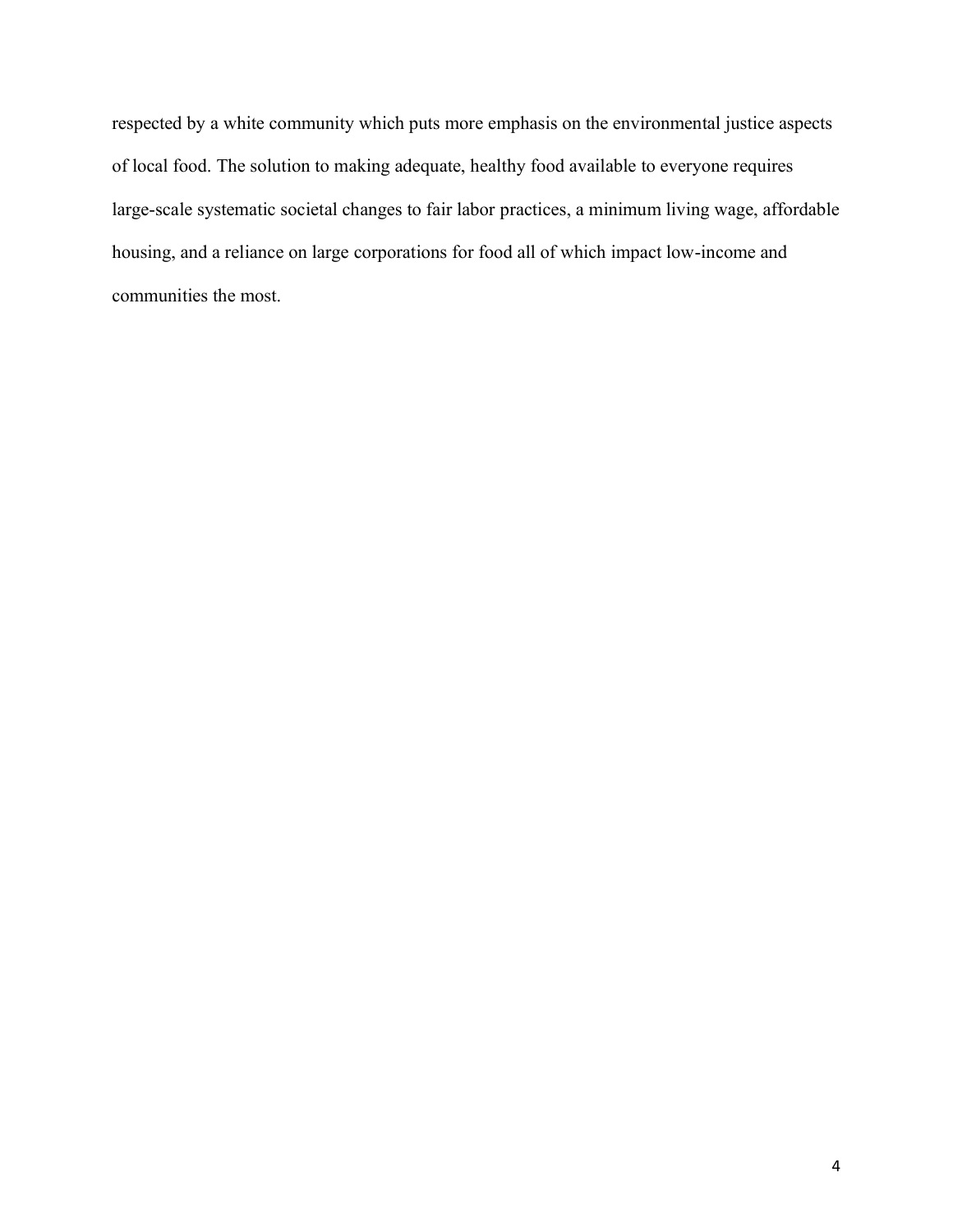## **Table of Contents**

| 13 |
|----|
|    |
|    |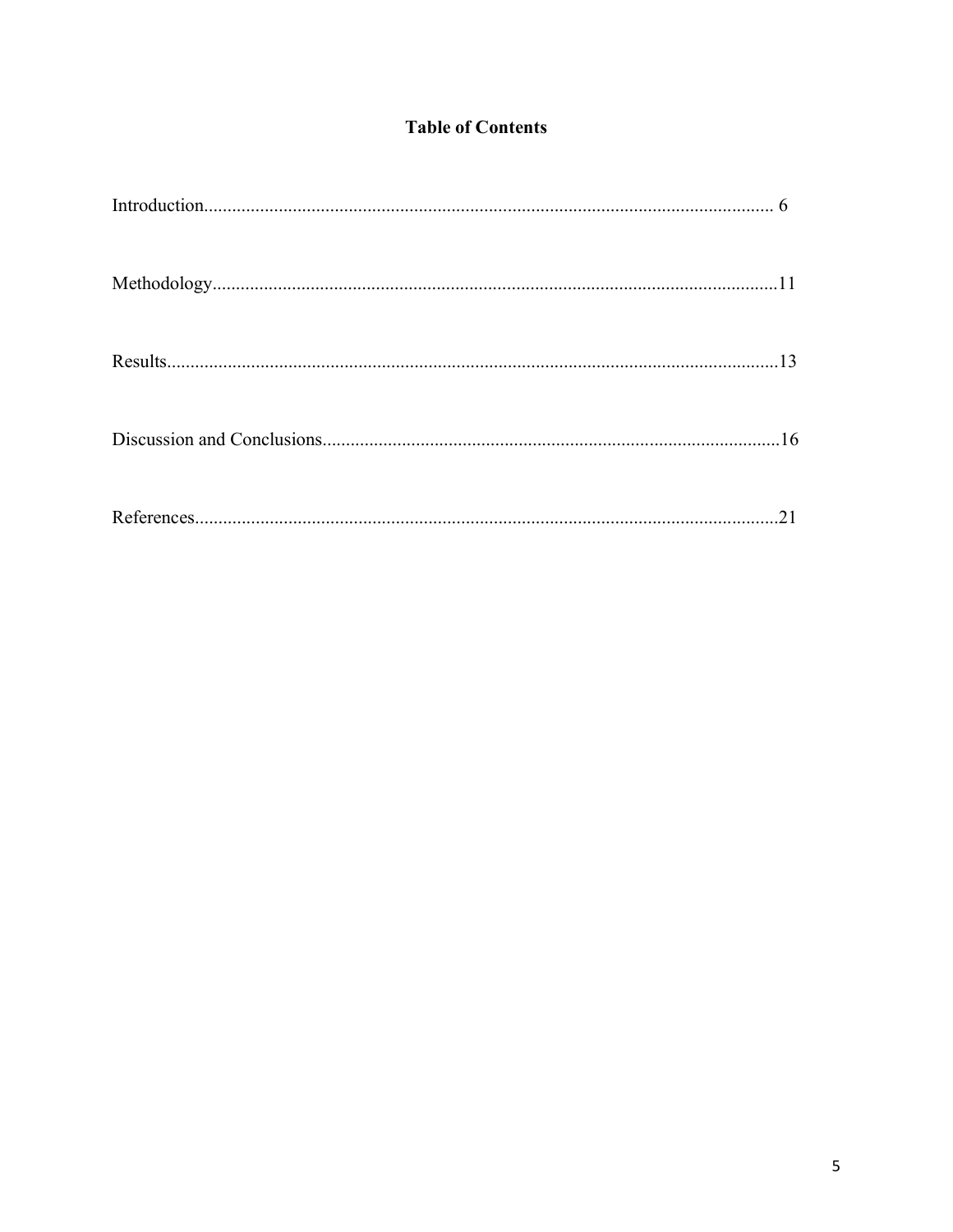## **Introduction**

In just the past decade, a strong movement to incorporate principles of social justice into food systems has expanded. Many of the alternative food systems popular today, from community supported agriculture to community gardens, originally developed as a reaction to the industrialization of food in the mid nineteenth century (Morales, 2011). This development occurred in response to the continual unequal distribution of food in the world. Despite the efforts of conventional food relief organizations like food pantries and soup kitchens, hunger and food insecurity continue to be a universal problem. This study conducts an analysis of the efficacy of the growing food justice movement's alternative food systems, and how incorporating these new systems into conventional regional food systems in mid-sized American cities can help alleviate food insecurity.

Modern day social movements are becoming more intersectional. As developed by Kimberlè Crenshaw 30 years ago, intersectionality is the theory multiple social categories, such as gender, race, and class, overlap in creating systems of discrimination and disenfranchisement (Smith, 2019). In the case of food insecurity, gender, sexuality, class and race contribute to instances of hunger. Environmental justice, racial justice, and feminism all influence food justice. Food justice is challenging structural inequalities and established institutions along with symptoms of food inequity, like food apartheid or "food mirages", where healthy food is present but economically unattainable to most of the residents, in some urban communities. Food apartheid within this paper is defined as the racially discriminative system which impacts access to food and who controls this access. The term food apartheid acknowledges the agency communities use to change their own access to food. This is becoming the alternative term to "food desert" which means a particular community lacks physical access to a full-service grocery store. The concept of food deserts simplifies food access as a transportation issue rather than a larger discussion of cultural relevance, community building, and self-sufficiency. Conventional food justice systems have focused on supplying food to those experiencing food insufficiency.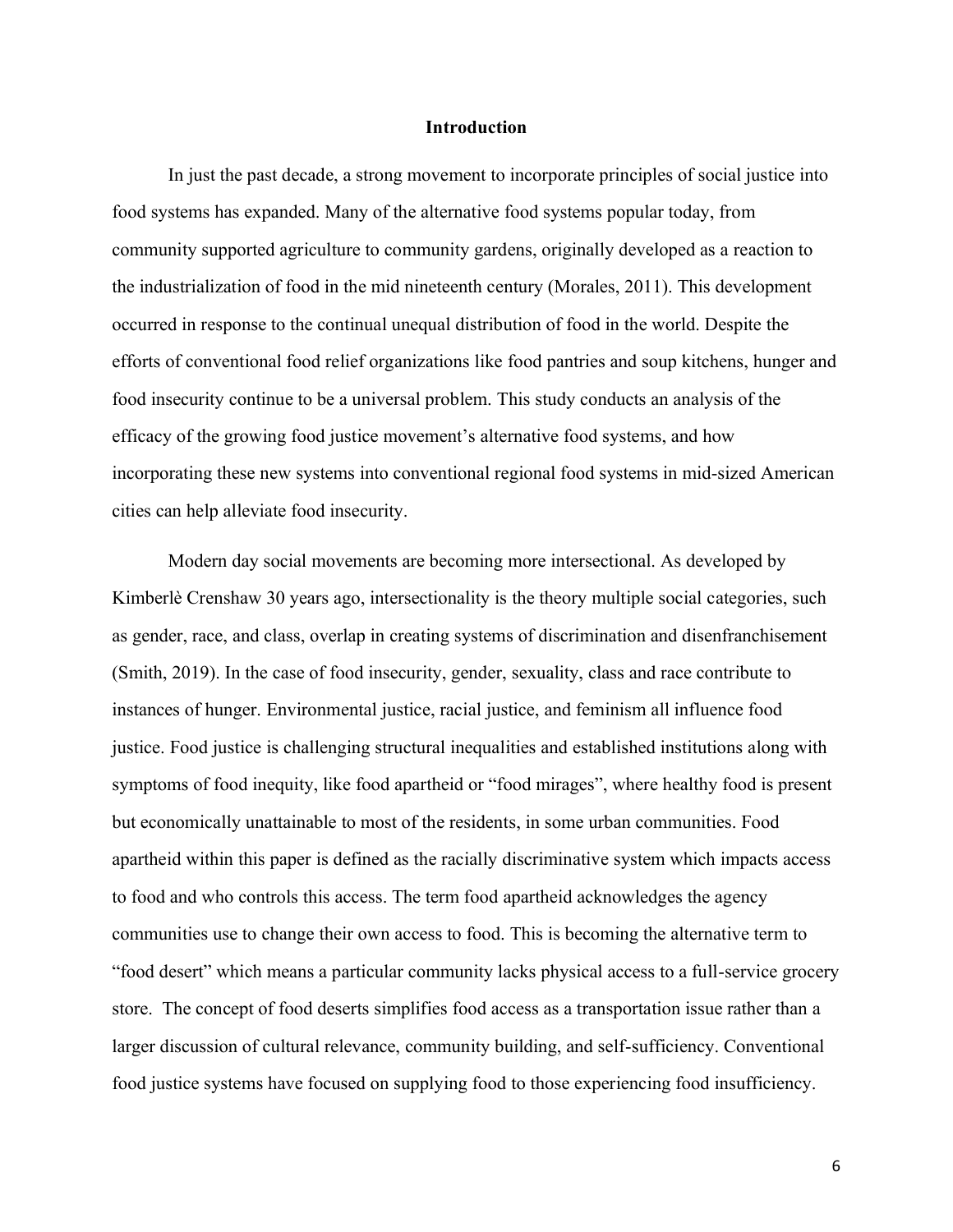Grassroots food activists have moved beyond food insecurity to larger issues such as availability to kitchens and appliances for food preparation or culturally appropriate foods (Broad, 2016). Alternative food systems also seek to minimize the redundancy of food distribution efforts seen in traditional food relief organizations (Social Justice, 2012).

One of the most prevalent issues in food justice is the domination of food systems in general, and alternative food systems specifically, by European Americans. Farmers' markets and community supported agriculture (CSA) food shares are some of the alternative food outlets dominated by white people who bring their own framework to how these spaces should appear and operate (Guthman, 2011). The building of urban gardens, farmers' markets, and food co-op stores often signal an area of a city is undergoing gentrification with a predominantly middleclass white population moving in. This activity often leads to conflict between the established lower-class residents, who are often people of color, and the new urban farmers who believe they are doing "good" by creating healthy food options in areas that may have not had any previously (Romero, 2019). The well-meaning white people form their idea of what food justice is for the entire population without any input on racial and cultural differences from other members of the community (Broad, 2016). In some instances, the communities of color establish their own sovereignty over urban farms and food co-ops working for the betterment of their neighbors, regardless of race and class, but still framing their food justice work within their own histories and cultures (White, 2011a; Alkon, 2012). Whether framing alternative food justice work to address each individual ethnicity and class is more beneficial to overall success needs further research.

In addition to the dominance of white people over alternative food networks, the idea of what is "healthy" food and eating habits is based on the diets and foodways of European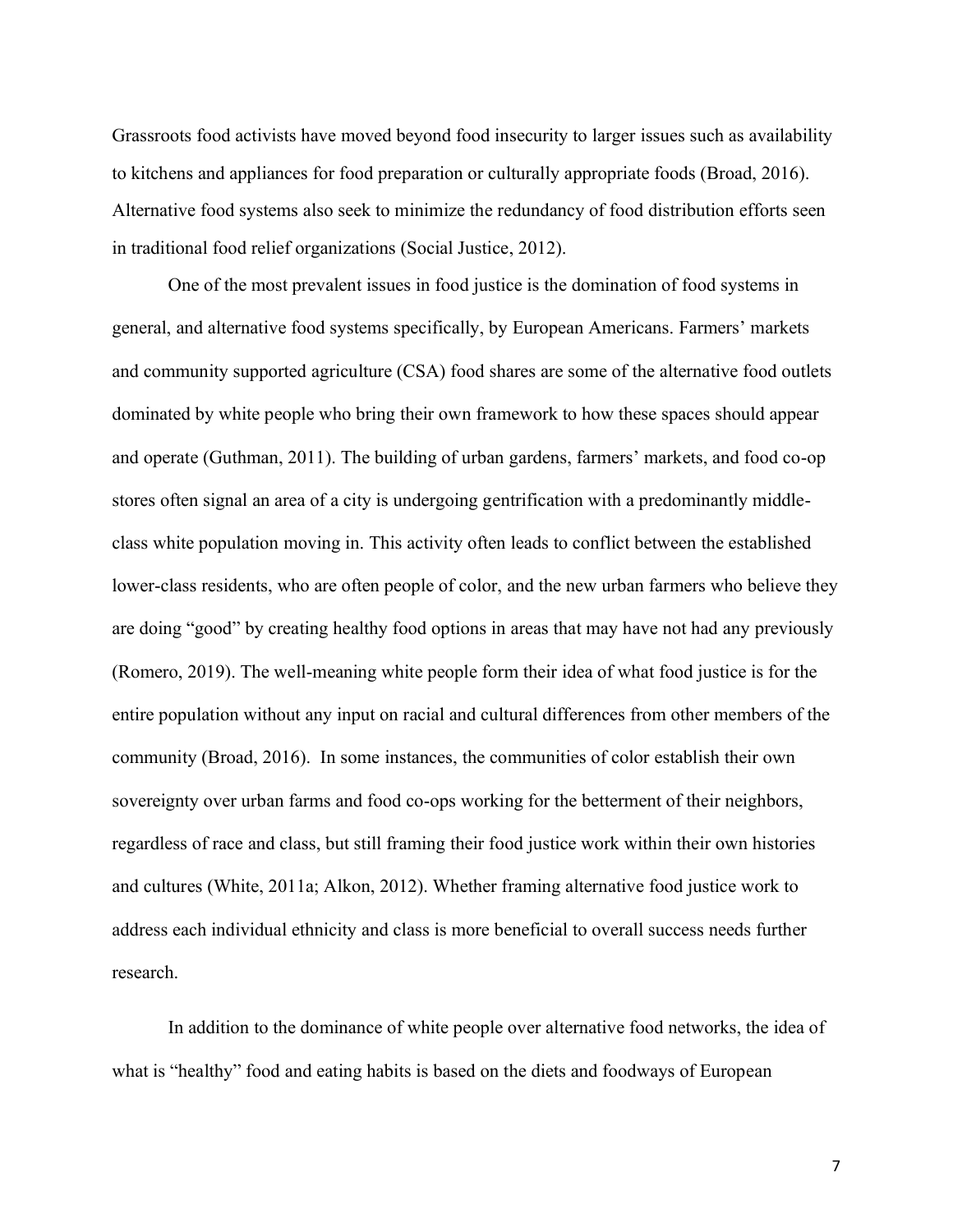colonizers. The diets of indigenous groups and African slaves tended to be vegetable based and seasonal. Many black and indigenous chefs and food writers, like Bryant Terry and Sean Sherman, are trying to dispel the myth traditional BIPOC diets are unhealthy and reinforce the idea the truly unhealthy aspects have come from a colonized diet. Additional research needs to be conducted into the white dominance of decision-making strategies concerning nutrition and food choices within alternative food systems.

Current food systems fuel a capitalistic system that flows from large scale producers to middlemen brokers to commercial stores. Communities are at the economic mercy of grocery store corporations who decide which cities and neighborhoods receive a grocery store location and what foods are stocked. These practices lead to working class neighborhoods and communities of color often left without any full-service grocery stores to provide fresh produce and meats. Residents of this food apartheid then are left with the options to buy their groceries from smaller outlets like gas stations, dollar stores, liquor stores, and bakeries near their homes, or travel to larger grocery stores. The most notable example of this occurred in Detroit, MI in the early 2000's as the last large grocery store in the metro area close (White,  $2011a$ ).

To combat the food system owned by agribusiness and big corporations, grassroots food organizations have turned to building their own regional and urban food commons to maintain control over the types of food they eat and profits. Food commons thinkers view food as an essential resource for all people, who should be guaranteed a minimum daily amount by governments, rather than as a commodity only obtained by those who can afford the price (Gaspard, 2020). New food commons emerge from individual efforts like farmers' markets, rural farms, community gardens, and social enterprise businesses coming together to build new structures through networking partnerships (Cummings, 2019; Broad, 2016). Loh and Agyeman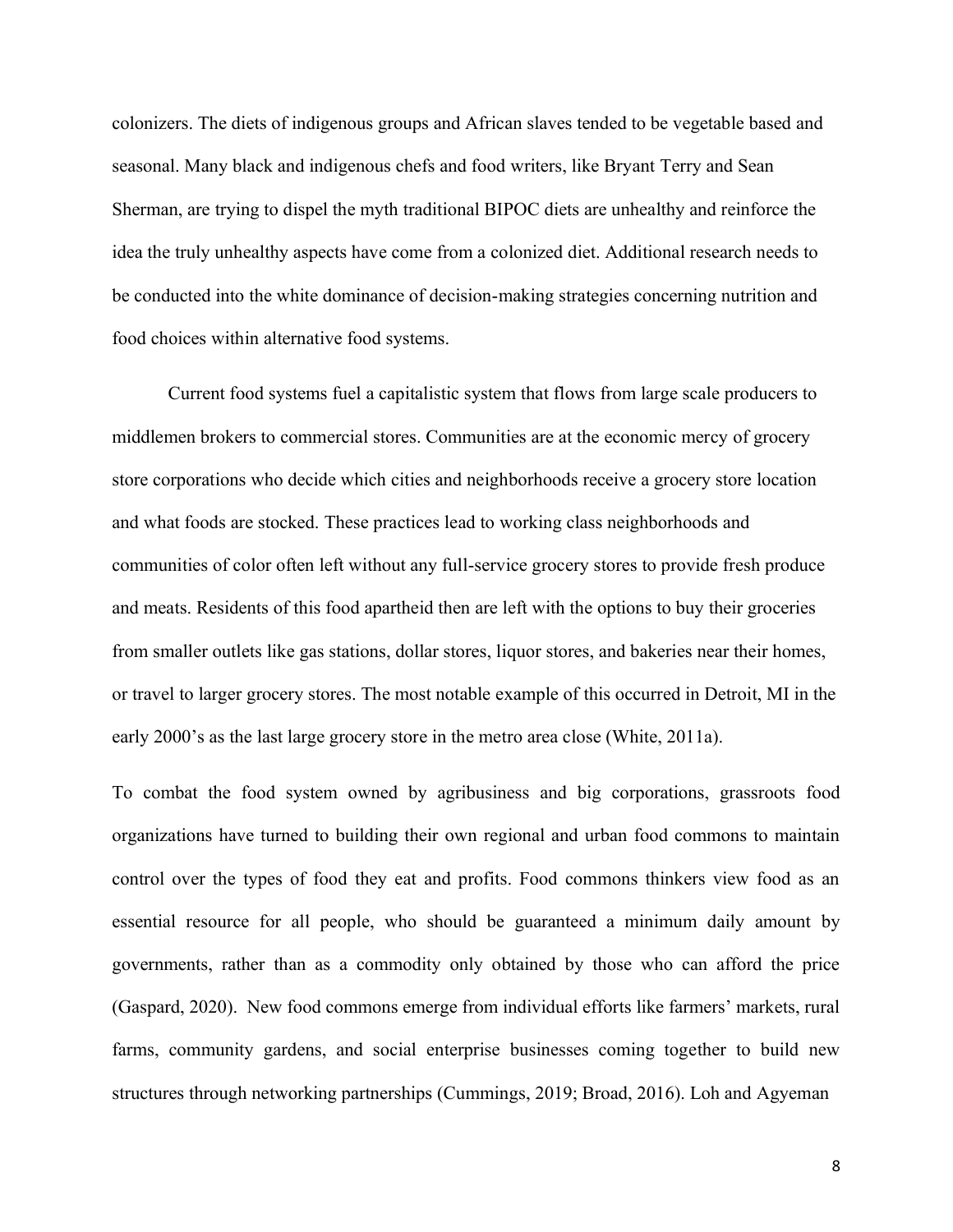address the problematic issue of, even if farmers can work vacant urban land, the farm products often are sold at high end markets in order to make a profit leaving lower income residents without healthy, fresh food (2019). Issues of white privilege arise during attempts to build new commons. White residents new to certain areas of cities work to have the neighborhoods rezoned for urban farms because they see them as being beneficial to all (Romero, 2019), but neighborhoods with residents who are mostly people of color often reclaim vacant land as an act of resistance without government approval (White, 2011a; White, 2011b).

Similar in concept to the food commons, a main principle of food justice is the advocacy for equitable and sustainable food systems for all people regardless of gender, race, class, and sexual orientation (Smith, 2019; White, 2011a). Environmental justice is incorporated into food justice by the advocacy for access to healthy foods and how they play into larger issues of public health (Alkon, 2012). Access to food is not merely the ability to readily purchase food, but also considers how land is utilized, who grows the food, who processes the food, how consumers access the food, and how leftover food is recycled or disposed (Loh, 2019). All too often altruistic middle class food activists impose their own ideas and cultural structures on what constitutes "healthy" food systems on people of color and lower economic classes. Structuring food justice in this way causes marginalized people to become uninterested and unimpressed in alternative food systems (Guthman, 2011). Better ways of engaging in food activism includes encouraging self-determination, facilitating new strategies in communities (Social Justice, 2012), and framing healthy food in terms of historical agricultural injustices to people of color (Alkon, 2012).

Alternative food practices often are framed as an opposition to corporate agriculture and food distribution (Smith, 2019). Rarely do they offer a direct challenge to capitalism and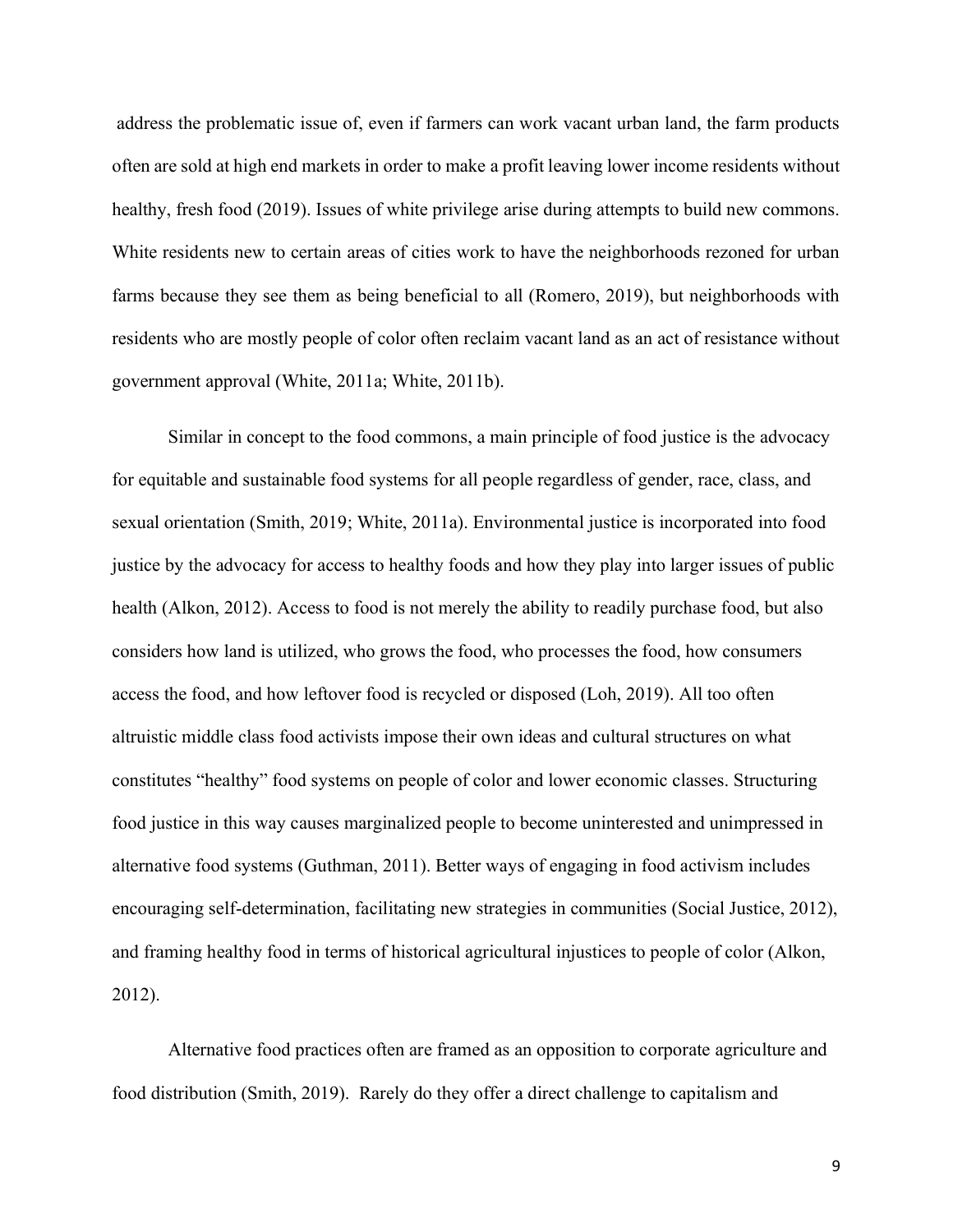neoliberalism. Food justice efforts focus on building small food systems that can sustain themselves as a collective against the entrenched food system (Loh, 2019). Regional food systems allow more people access to locally grown healthy foods and increases the economic sustainability of rural communities (Cummings, 2019) which are often left out of discussions of alternative food systems. Also left out of many discussions of food justice is the fight for a living wage which would allow more people to be able to afford locally grown, healthy, and, frequently, more expensive food.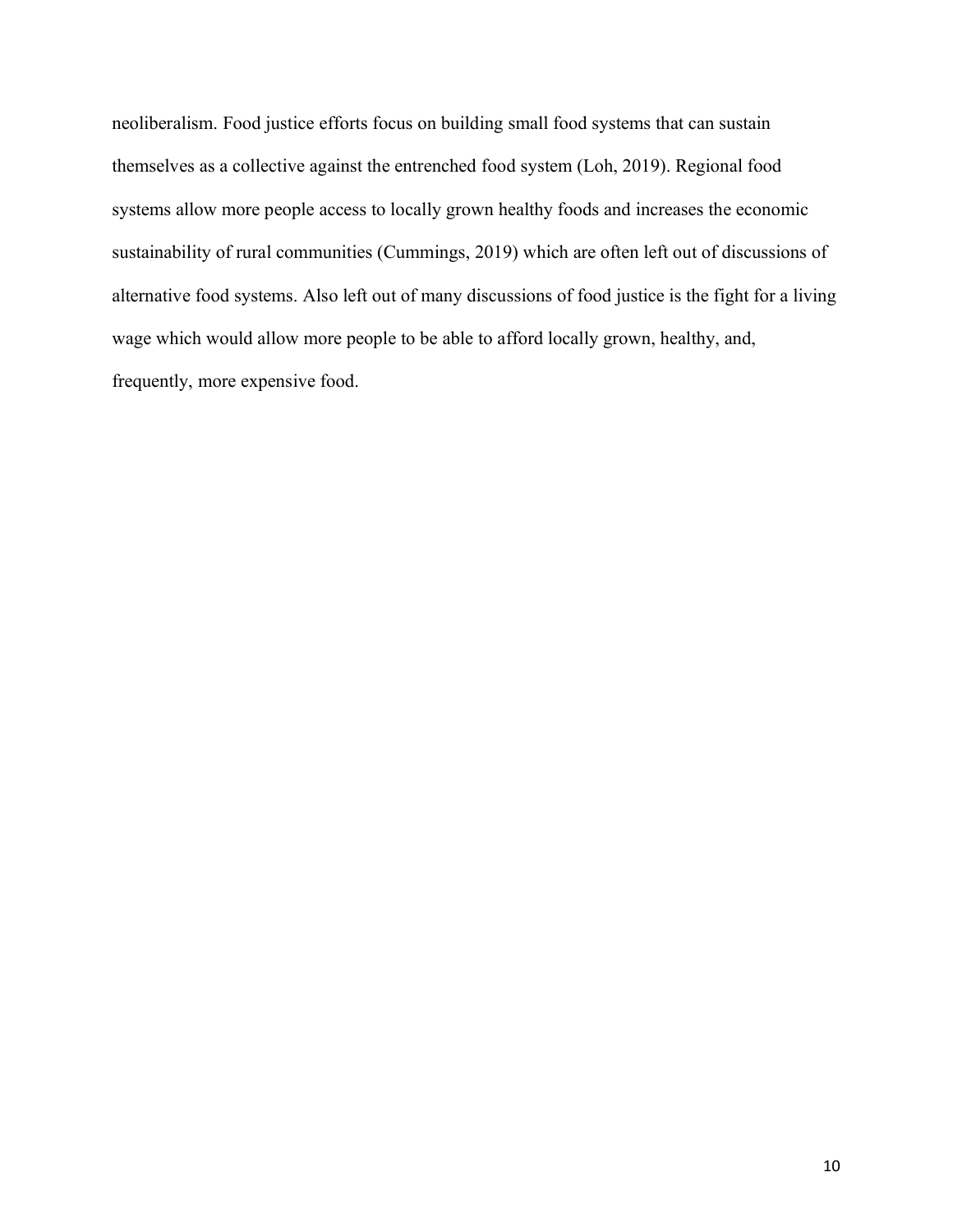## **Methodology**

 The data for this paper was collected through four Zoom interviews conducted from October 2021 to December 2021 with members of the local food system in Grand Rapids, MI. The questions for the interviews were open-ended and allowed for further discussion of topics important to the interviewee. The first interview was conducted on October 11, 2021, with Crystal Scott-Tunstall, professor at Grand Valley State University and member of the Urban Agriculture Committee. Questions for Professor Scott-Tunstall included:

- What do you see as components left out of the food system debate?
- Does general community building need to happen to encourage food system change?
- Do you see overlap in the different food justice programs?
- Could it be resolved by combining efforts?

The interview with Lisa Sission, retired professor at Grand Valley State University and executive director of Heartside Gleaning, was conducted on November 12, 2021. Questions for Professor Sisson included:

- What are the most pressing issues when it comes to the local food system?
- How do you see gleaning fitting into the local food system?
- What community building needs to happen in regard to the food system?
- What role should local governments have in changing the food system?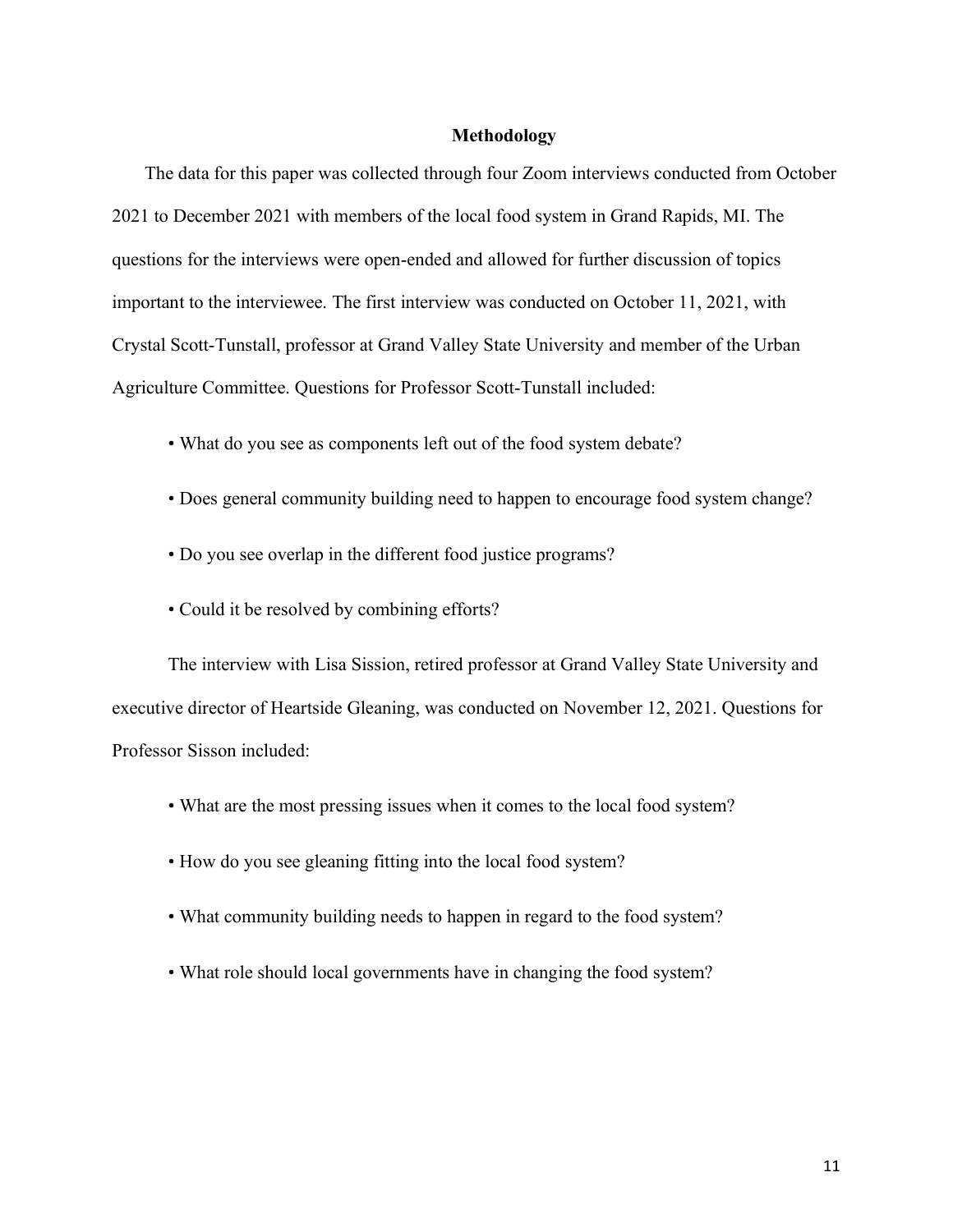An interview was conducted with Emily Brink, Good Food Box Coordinator with Heartside Gleaning, on November 20, 2021. Questions for Ms. Brink included• How is the work of Heartside Gleaners funded?

- What is the environmental and sustainability impacts of the gleaning efforts?
- What local communities receive the food and how is it distributed?
- What other local organizations partner with Heartside Gleaners?

Interviews with Alita Kelly, co-founder of the Southeast Market in Grand Rapids, Michigan and member of the Urban Agriculture Committee, were conducted over several shorter discussions. Questions for Ms. Kelly included:

- What do you see as components left out of the food system debate?
- Does general community building need to happen to encourage food system change?
	- What are the most pressing issues when it comes to the local food system?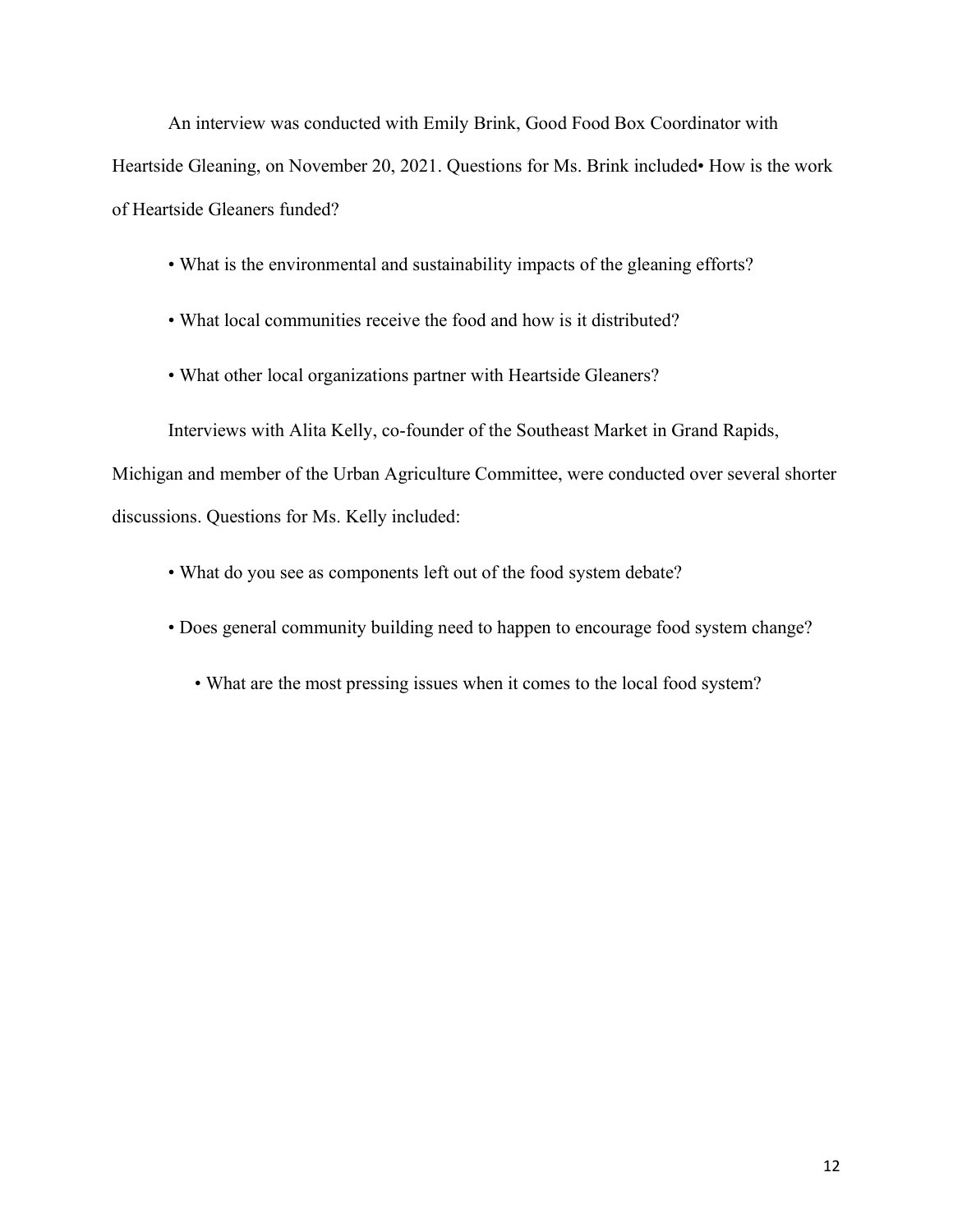#### **Results**

## Introduction

Four common themes emerged from the interviews with local food leaders. Most themes were general in nature emphasizing food systems already in place. The field of expertise for the interviewee did play a part in the responses as two are engaged in emergency food assistance and two are members of the Urban Agriculture Committee for the city of Grand Rapids.

## Building Local Food Systems

 A common theme found from the interviews is the need to build a local equitable food system. Local food systems allow community engagement and food choice factors often left out of national food distribution systems. A locally based food system also allows for a greater sense of food security for community members when emergency food sources are not required. Purchasing as much food as possible from local and regional farms and businesses supports the local economy and creates job opportunities for entrepreneurs.

Local food systems also allow for the development of partnerships with other local organizations. Medical institutions, schools, small businesses, farmers markets, and emergency food assistance programs can coordinate efforts with farmers to optimize distribution, cutting down on food waste and ensuring culturally appropriate, nutritionally adequate food is delivered to different communities. A recurring issue is access to food in certain neighborhoods of the city and the affordability of nutritionally adequate food. Efforts to move dialogue away from the use of the term "food desert" to describe neighborhoods devoid of retail outlets for non-highly processed foods to "food apartheid" emphasizes the growing awareness of racial, health and economic inequality found in food systems.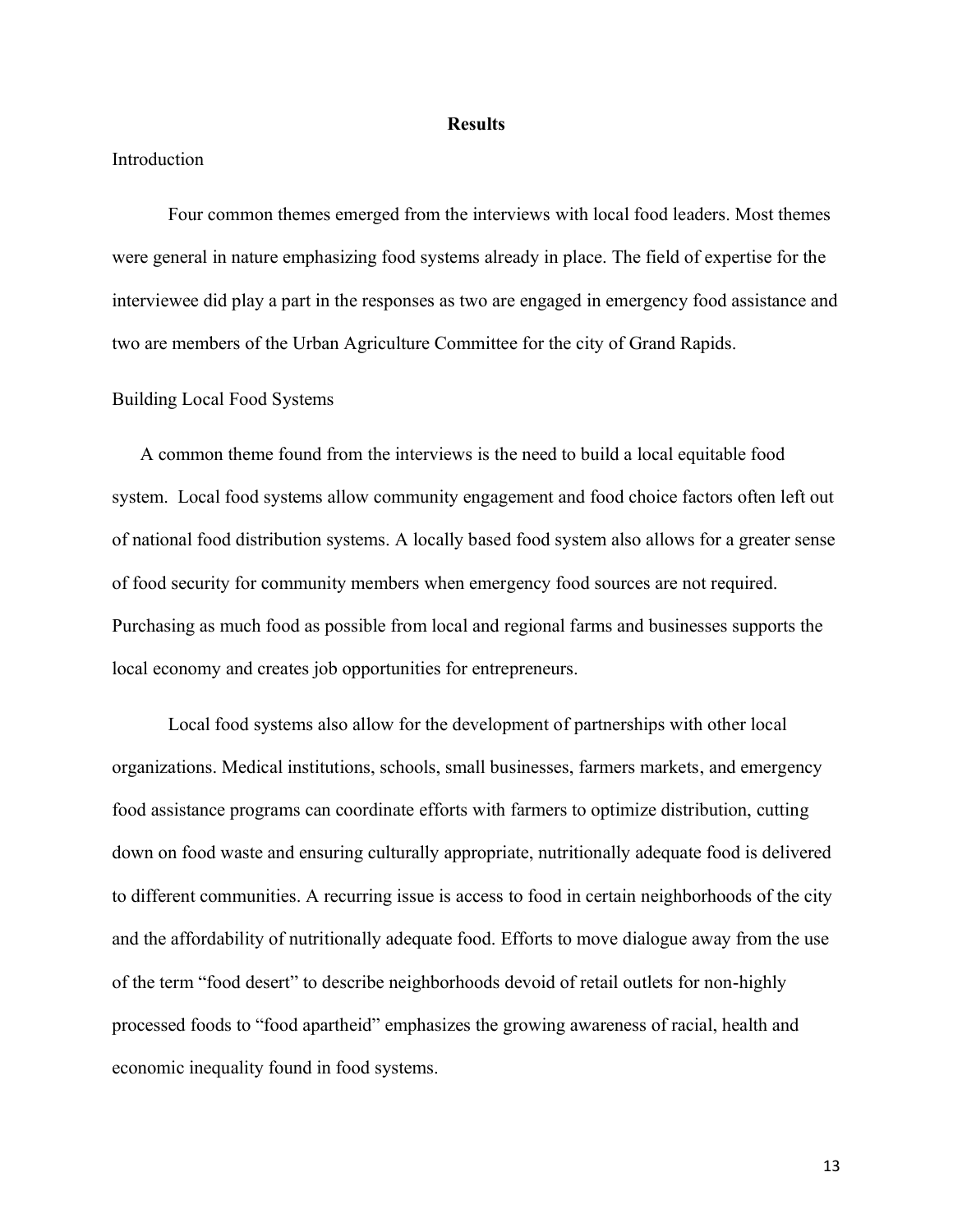Knowledge of Food

A general lack of knowledge of food and producing food plays a part in building alternative local food systems. Culturally relevant foods are needed in local food systems. Often the local climate prohibits the farming of these foods. People want to eat familiar foods whether introduced to them by their own families, communities, or regional traditions. When shopping with limited food budgets, people do not want to take a chance on unknown foods, at the same time people feel stuck in food ruts and would like to try new foods. According to one interviewee, community members also express interest in growing their own food, but this activity requires time and energy from people who may be working two or more low paying jobs along with caring for children or other family members.

## Reliance on Emergency Food Assistance

The local food system relies heavily on nonprofits for emergency food assistance. The food justice movement emphasizes the need for adequate food for everyone as a basic human right (Morales, 2011). Without changes to wages, housing costs and other systemic economic factors, the guarantee of adequate food will continue to fall upon food assistance programs. Relying on the food available from food pantries, soup kitchens and take-home meals for school children takes away the dignity of choice from community members. Integrating social justice in food charities would prevent local food charities from becoming toxic to the communities they serve. Food distribution from charities operates as a stop gap measure in the larger food insecurity system. In order to break the reliance on emergency food assistance organizations for a basic human need, greater societal changes need to occur. An increase in the federal minimum wage, an increase in SNAP benefits, and voting for legislators who favor distributing monies to good food systems would change the landscape of the larger food system.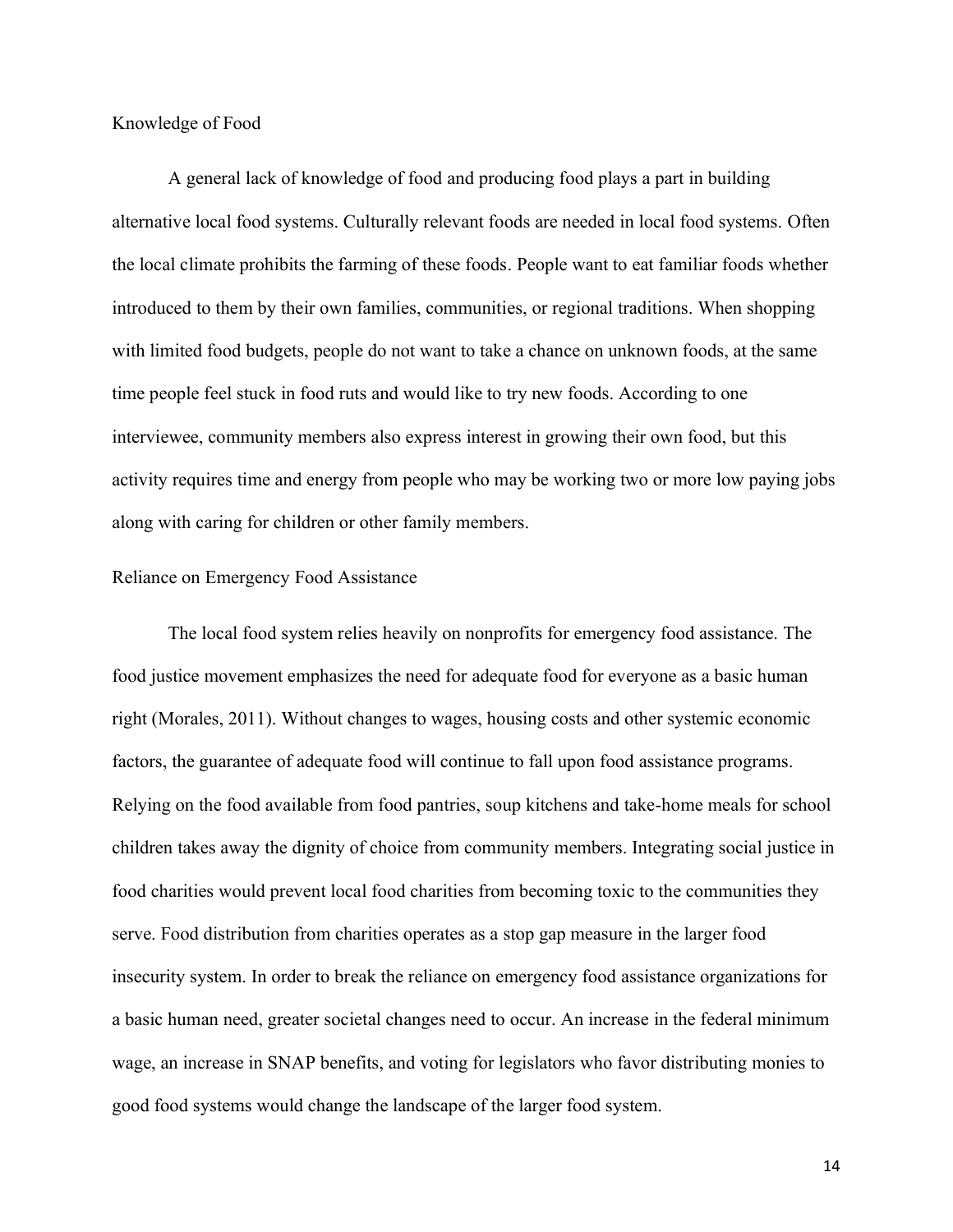Urban Agriculture

Urban agriculture is seen as a good alternative food choice in Grand Rapids. Community gardens and farms allow people to access food right in their own neighborhoods. Some reforms to laws allowing self-sustainability in the city have occurred in recent years, most notably regarding composting, greenhouse, and the raising of chickens. Limitations are still in place in the city for these activities though. Raising chickens requires approval of a resident's neighbors, a property over 3,800 square feet, and a permit fee amongst other requirements. Composting can only be done in a fully enclosed container in the backyard. Greenhouses are considered a backyard accessory structures which have to be made of durable materials and require a zoning permit. Additional changes are needed to encourage urban farming including access to land and creating an interest and willingness to farm.

## Conclusion

Four common themes emerged amongst the interviewees, but individual points were brought up in some interviews. One interviewee said food activists should be focusing on striving to achieve the best possible access to food for the community rather than just settling for getting by with the minimal food available. Also, another point brought up was local food systems would be better served by trying to get activists to join food systems already in place rather than starting new organizations from scratch. Covid-19 forced many people in the food system, from local restaurants and food charities to the Department of Health and Human Services, to work together to get food for everyone quarantined or unemployed by the pandemic. Many food topics, land access, food justice, food sovereignty among others, were not directly brought by the interviewees even though their organizations deal with these issues.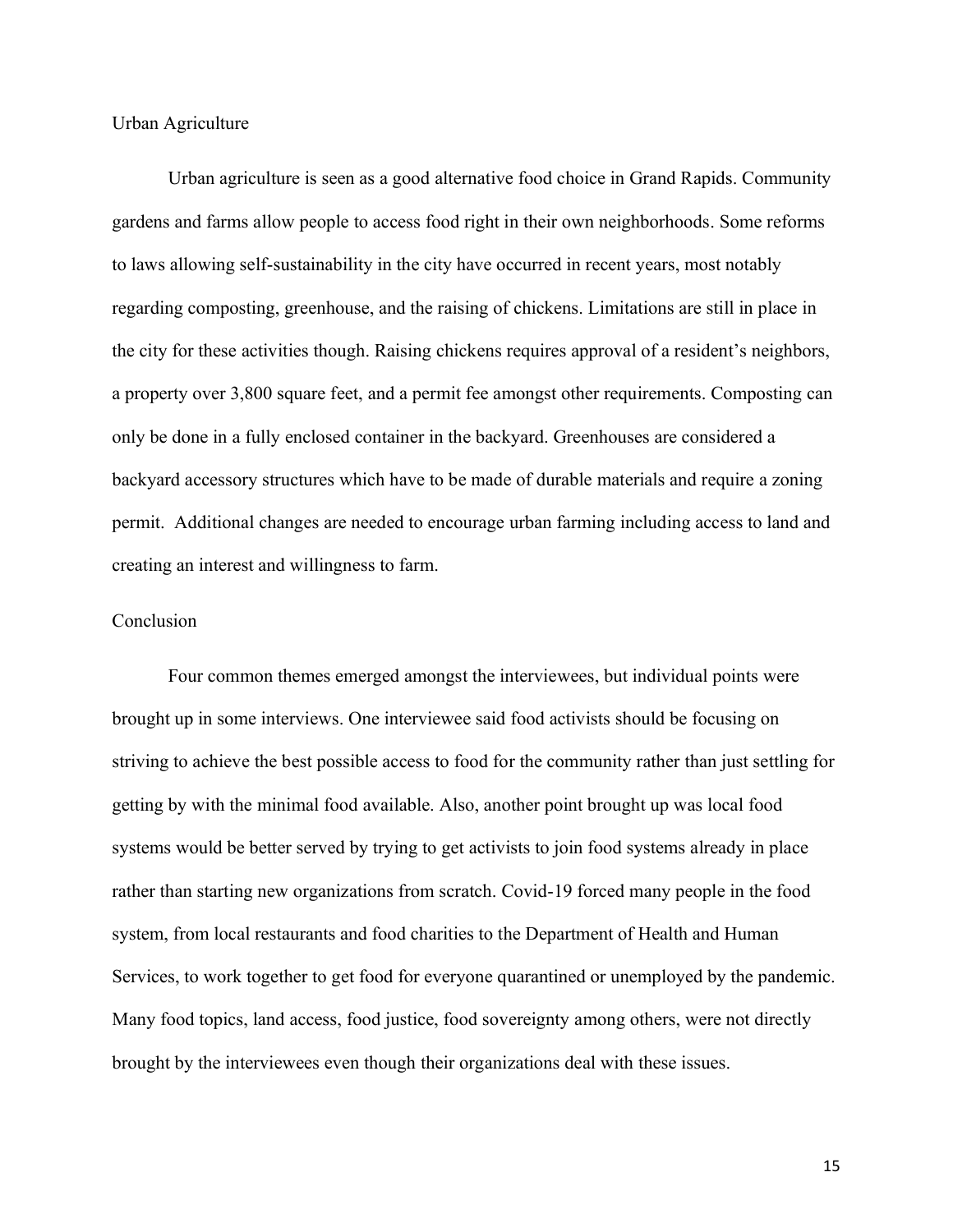## **Discussion and Conclusions**

The interviewees for this paper expressed a need for alternative food systems in Grand Rapids, MI. A local food system would be built through partnerships and coalitions along with education for the general population on issues regarding gardening, nutrition, and cooking. Changes to local ordinances regarding small scale farming and gardening would help people economically with the cost of retail groceries. While not explicitly stated in the interviews, the push to allow more urban farming in Grand Rapids is a way to implement food justice in the local alternative food system, especially on the Southeast side of Grand Rapids which is predominantly African American and Latinx.

Alternative food systems do not implicitly include food justice principles. Alternative food system organizations, like farmers markets and food co-ops, are shifting toward incorporating social justice issues, at least within local Grand Rapids food activists. But, according to Alkon and Guthman (2017), the collective popular conception of alternative food systems still emphasizes the environmental and economic impacts devoid of direct challenges to the larger food system:

Alternative food activism maintains a grand vision for social change, one that imagines a safe and secure food system that can nurture healthy bodies, an environment in which biodiversity and a reverence for nature replace toxic chemicals, and a distribution of wealth away from corporate producers and distributors, shared among an array of small growers and entrepreneurs. However, as we and many others have written previously, this vision is limited, failing to see the needs and struggles of the low-income communities and communities of color, including farm and food workers, who are most harmed by the industrial food system. (p. 170)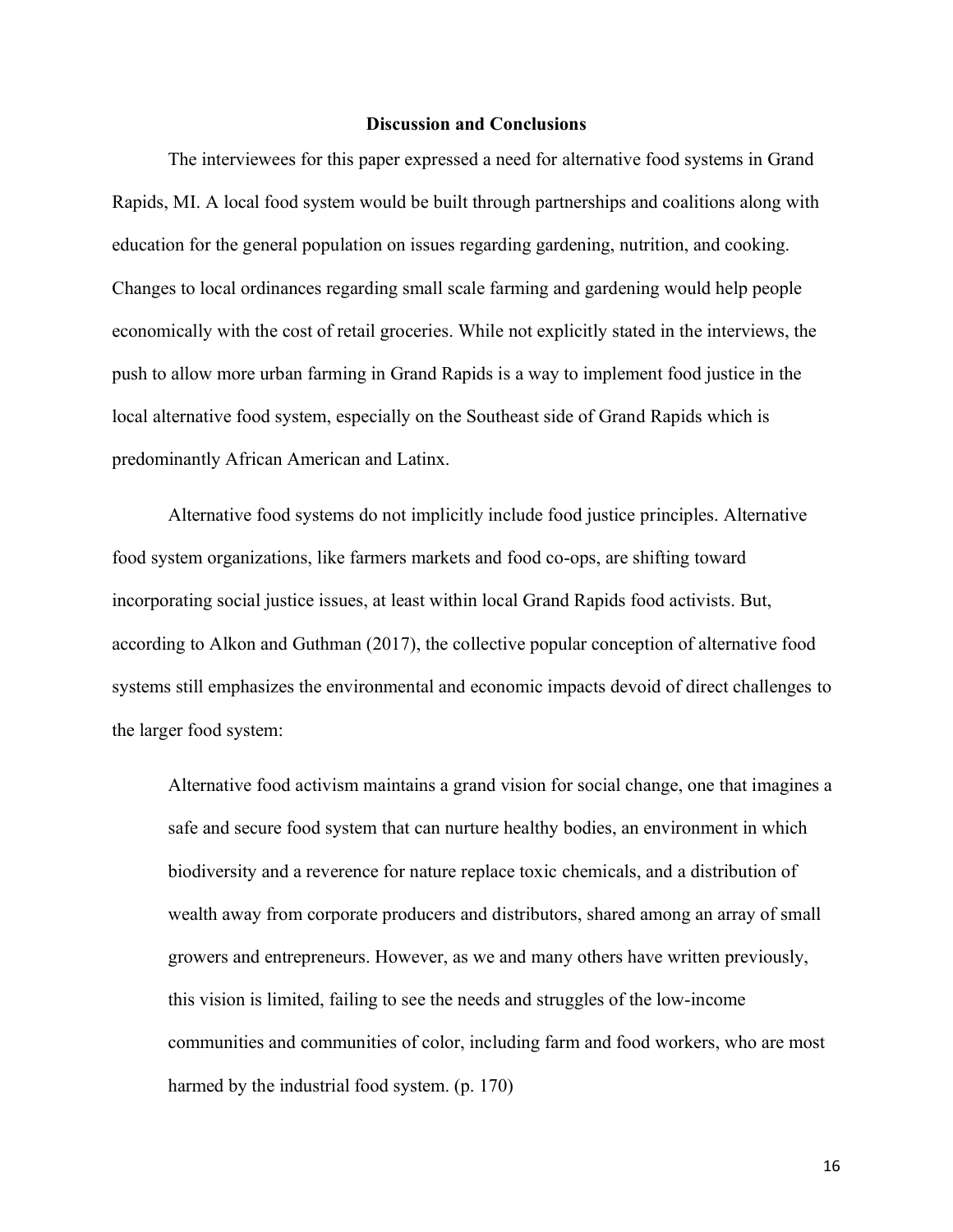The local food activists interviewed for this paper realize social justice ideas need to be incorporated into the alternative food systems in the city, although it may not be true for all members of the local food activism community. Many individual alternative food organizations want to prioritize their own missions and often operate autonomously from other local and regional food organizations failing to build coalitions, change policies, and alter political institutions (Alkon and Guthman, 2017).

The alternative food systems at the beginning of the twenty-first century often took a "color blind" approach to address the predominance of mainstream agri-business (Alkon and Guthman, 2017; Guthman, 2011; Smith, 2019). The culture of "whiteness" surrounding alternative food systems (Guthman, 2011; Romero and Harris, 2019) tends to emphasize marketdriven strategies like increasing profits for small and medium scale farmers, who are predominantly white, and the environmental effects of farming (Smith, 2019), rather than access to food and land for people of color, women, and indigenous nations. This makes alternative food justice more appealing to middle class and white individuals (Alkon and Agyeman, 2011; Smith, 2019). "Whiteness" also holds an assumption of universalism "that values held primarily by whites are normal and widely shared" (Guthman, 2011) and if certain demographics do not hold these values, then they must be educated about the benefits of white values. One such concept is the idea of healthy, local food being a "lifestyle choice" not chosen by people of color (Guthman, 2011), not addressing why such foods being prohibitively expensive and unavailable due to systemic racism and classism.

Social justice movements like Black Lives Matter and Migrant Justices' "Milk with Dignity" Program are draw attention to black and brown lives, and how food activism can improve their lives within the larger alternative food system (Alkon and Guthman, 2017), though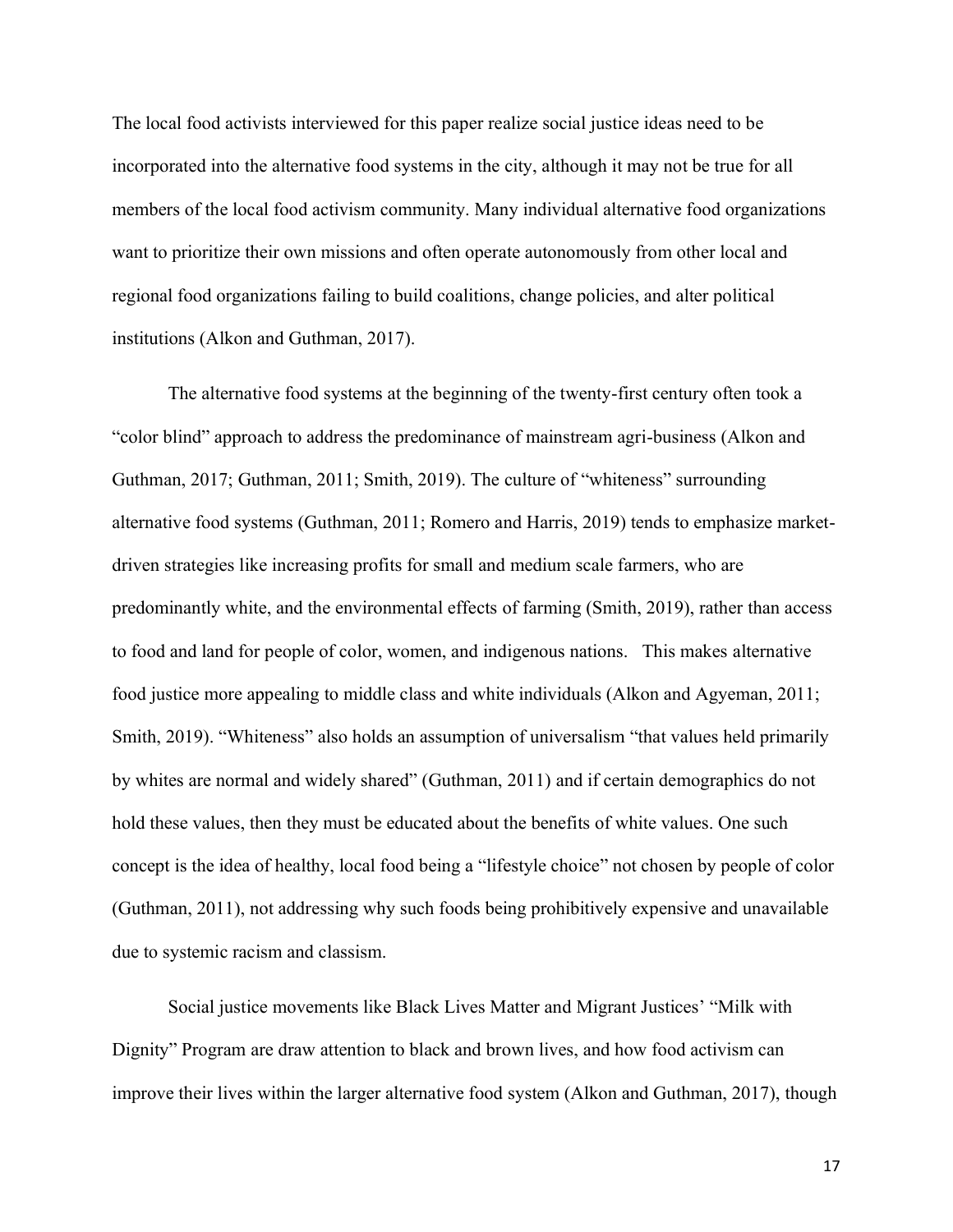resources are still primarily available to white and well-known organizations. In Grand Rapids the efforts of Our Kitchen Table and the Southeast Market work to incorporate social justice in the local food system. Urban community gardens and farms started by affluent or white community members, often with well-intended motivations, present the activity as "cleaning up" neglected areas of a city (Romero and Harris, 2019) and introducing healthy food options to certain neighborhoods. Intrusive development like these does not take into consideration the needs and contributions of actual neighborhood residents. But if gardening and farming are presented to BIPOC and low-income residents as acts of resistance to the dominance to agribusiness and lack of food access, participation increases as the community sees its own food heritage and culture valued (Alkon, 2012; Ott, 2015; White, 2011a; White, 2011b). Growing their own food becomes an act of agency and empowerment as they do not need to rely on grocery stores and emergency food assistance (White, 2011b).

Even though alternative food systems promote locally raised and organic foods, this type of food system is still based on a market-based approach (Alkon and Agyeman, 2011; Alkon and Guthman, 2017) employed by corporate businesses. The phrases found in food activism like "vote with your fork" and "look your farmer in eye" when shopping at farmers markets promote purchasing food rather than growing food at home. A neoliberal approach to food systems means access to food, farming, and food related businesses keeps low-income people from being able to participate (Alkon, 2014; Alkon and Agyeman, 2011; Alkon and Guthman, 2017). Some of the changes to the ordinances in Grand Rapids to allow urban farming require the payment of permit fees to keep chickens or zoning fees to build a greenhouse. Market-based approaches to local food systems do not improve labor practices or wages for farm, restaurant, and retail food workers as profits for the owners are the primary concern (Alkon, 2014).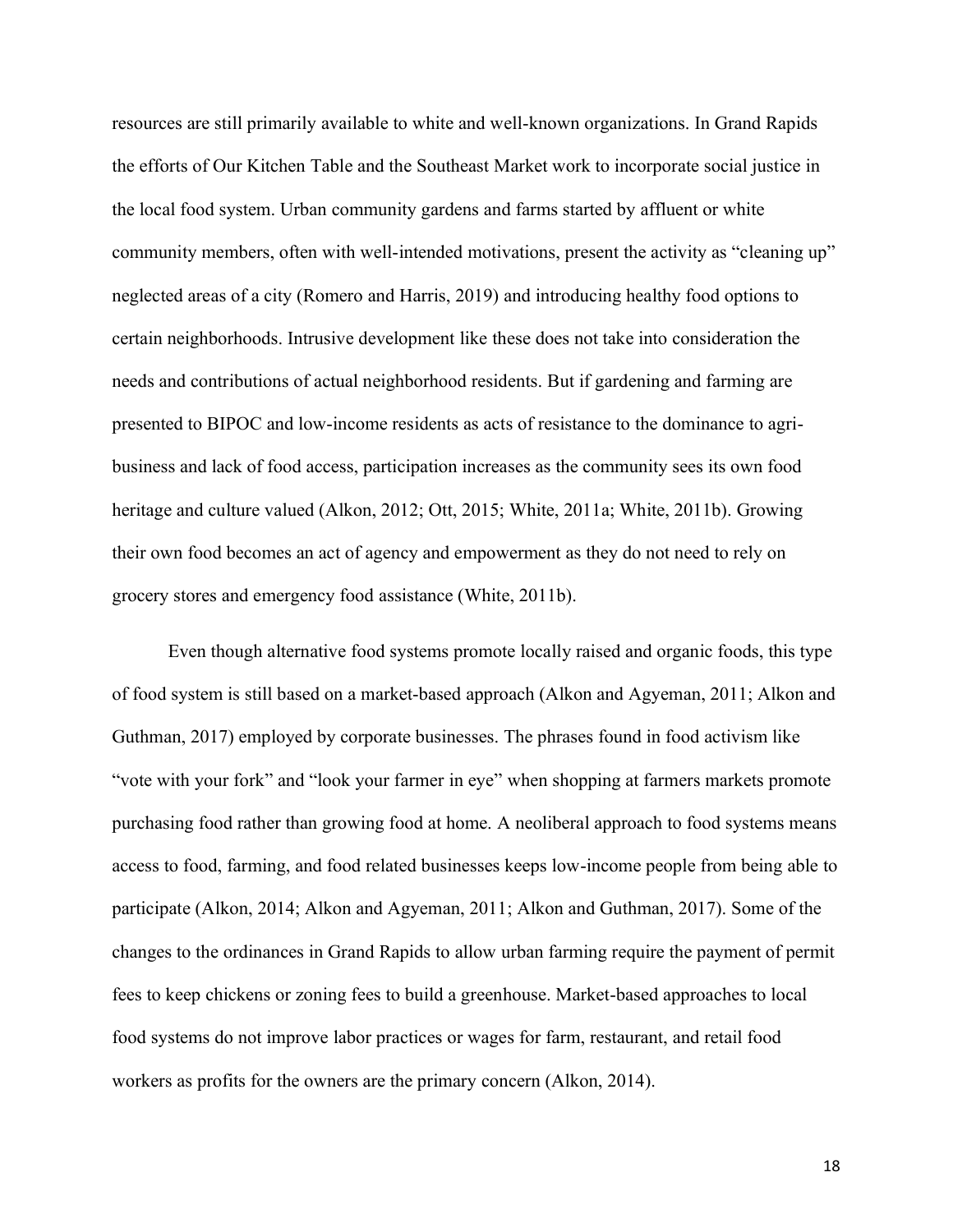People interviewed for this paper emphasized how a local food system needs to be created, but certain populations were not included in the discussions. No mention was made of small farmers in the surrounding rural areas beyond receiving produce from them for markets and how a local food system would benefit them. Rural residents tend to be more conservative than people who live in urban centers, but rural communities are no less concerned with local food systems and social justice issues, albeit for different reasons (Davey, 2018). Incorporating food justice intersectionality would also mean questioning how "eating local" occurs on land taken from indigenous nations and remade with the cultural standards of the colonizers (Mares, 2011). The original local foodways are completely different from the ones brought by the colonizers and the enslaved they brought with them.

In sum, food movements, including alternative food systems, do not always develop to incorporate food justice ideas. Conventional alternative food institutions like farmers markets and community supported farms still rely on a market system where the participants need money in order to obtain food. Food access revolves around food as a nutritional commodity (Mares, 2011) not taking into account its cultural and social importance in a community. To build a truly equitable local food system, community partnerships between rural farmers, farm workers, health organizations, schools, farmers markets, emergency food assistance programs, small businesses, faith organizations, homeowners, and consumers need to be constructed. The ways BIPOC communities view local food and farming through a racial justice lens of self-determination and self-sufficiency must be respected by a white community which puts more emphasis on the environmental justice and economic aspects of local food. While urban farming was looked upon as a viable alternative for people to access food, other solutions could include the creation of land trusts for urban gardens, community gardening for those people who do not have large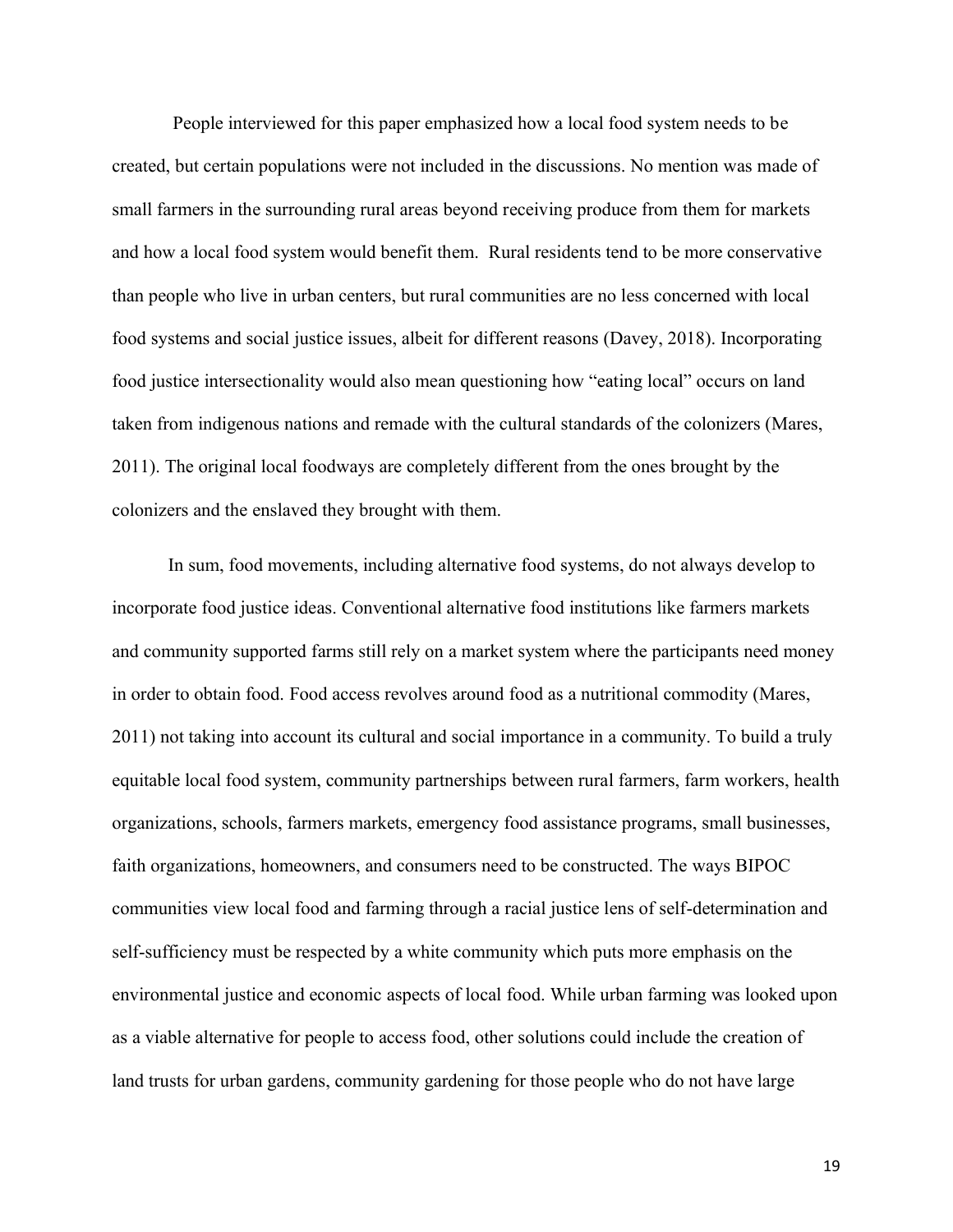enough properties for gardens, and food co-ops to sell home-based food products and produce. Education on basic growing and cooking techniques is also needed. Ultimately the solution to making adequate, healthy food available to everyone requires large-scale systematic societal changes to fair labor practices, a minimum living wage, affordable housing, and reliance on large food corporations for food all of which impact low-income and communities the most.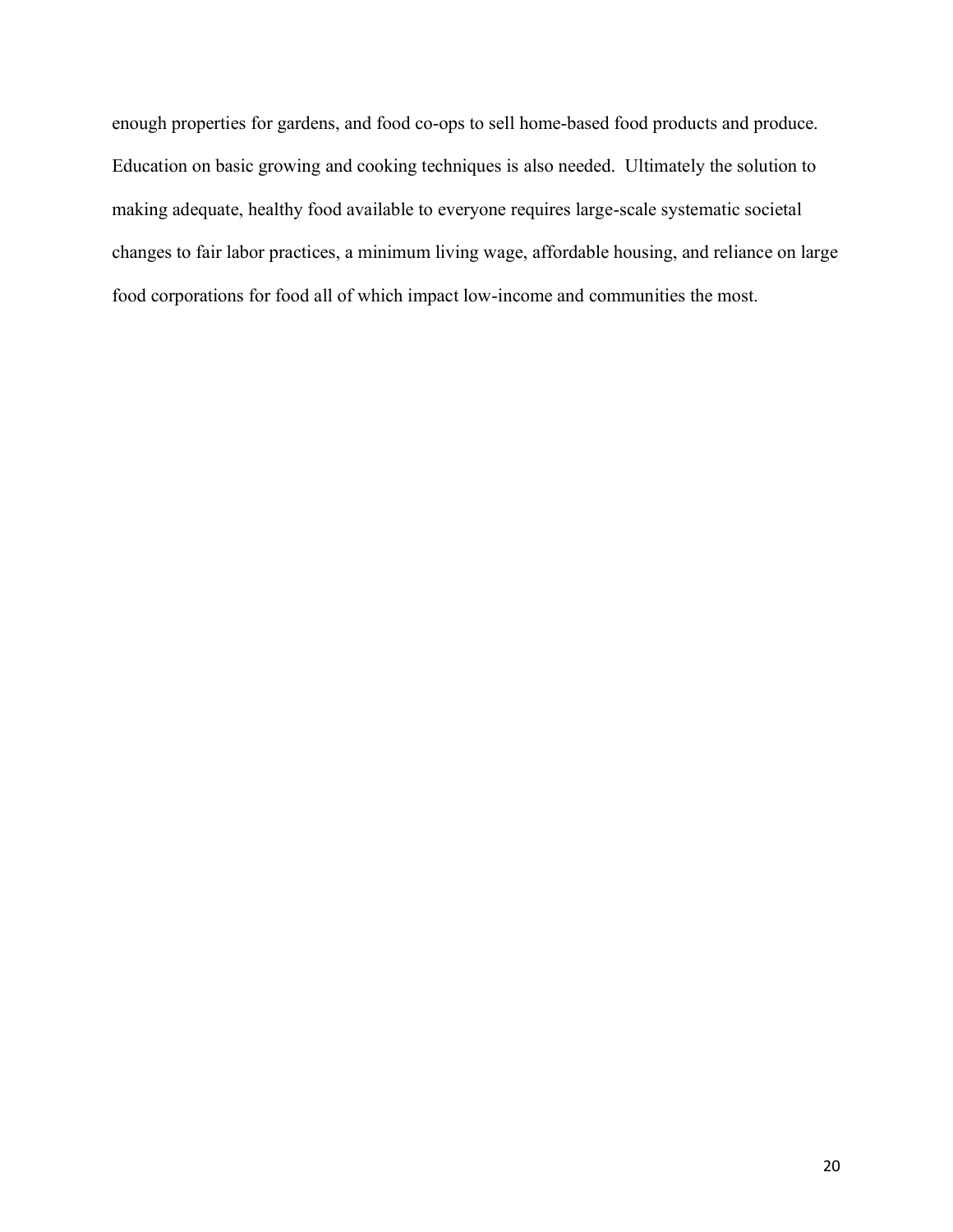## **References**

- Alkon, A. H. (2012). *Black, white, and green: Farmers markets, race, and the green economy*. University of Georgia Press.
- Alkon, A. H. (2014). Food justice and the challenge to neoliberalism. *Gastronomica*, 14(2), 27– 40.<https://doi.org/10.1525/gfc.2014.14.2.27>
- Alkon, A. H., & Agyeman, J. (2011). Conclusion: Cultivating the fertile field of food justice. In *Cultivating Food Justice: Race, Class, and Sustainability* (pp. 331–347). MIT Press.
- Alkon, A. H., & Guthman, J. (2017). *The new food activism: Opposition, cooperation, and collective action*. University of California Press.
- Broad, G. M. (2016). *More than just food: Food justice and community change*. University of California Press.
- Cumming, G., Kelmenson, S., & Norwood, C. (2019, August 1). *Local motivations, regional implications: Scaling from local to regional food systems in Northeastern North Carolina*. Journal of Agriculture, Food Systems, and Community Development. Retrieved April 8, 2022, from<https://doaj.org/article/6fba976d7ed74c33ad4685bf86debc60>
- Davey, A. (2018). "Conservative" ideology and the politics of local food. *Agriculture and Human Values*, 35(4), 853–865.<https://doi.org/10.1007/s10460-018-9880-6>
- Gaspard, A. (2020, November). *Are food commons the next innovation pathway for urban food policies?* Retrieved April 8, 2022, from [https://urbanfoodfutures.com/wp](https://urbanfoodfutures.com/wp-content/uploads/2020/11/Urban-Food-Futures-2020-Food-commons-FINAL.pdf)[content/uploads/2020/11/Urban-Food-Futures-2020-Food-commons-FINAL.pdf](https://urbanfoodfutures.com/wp-content/uploads/2020/11/Urban-Food-Futures-2020-Food-commons-FINAL.pdf)
- Guthman, J.  $(2011)$ . If only they knew': The unbearable whiteness of alternative food. In *Cultivating Food Justice: Race, Class, and Sustainability* (pp. 262–281). MIT Press.Loh, P., & Agyeman, J. (2019). Urban food sharing and the emerging Boston food solidarity economy. *Geoforum*, 99, 213–222.<https://doi.org/10.1016/j.geoforum.2018.08.017>